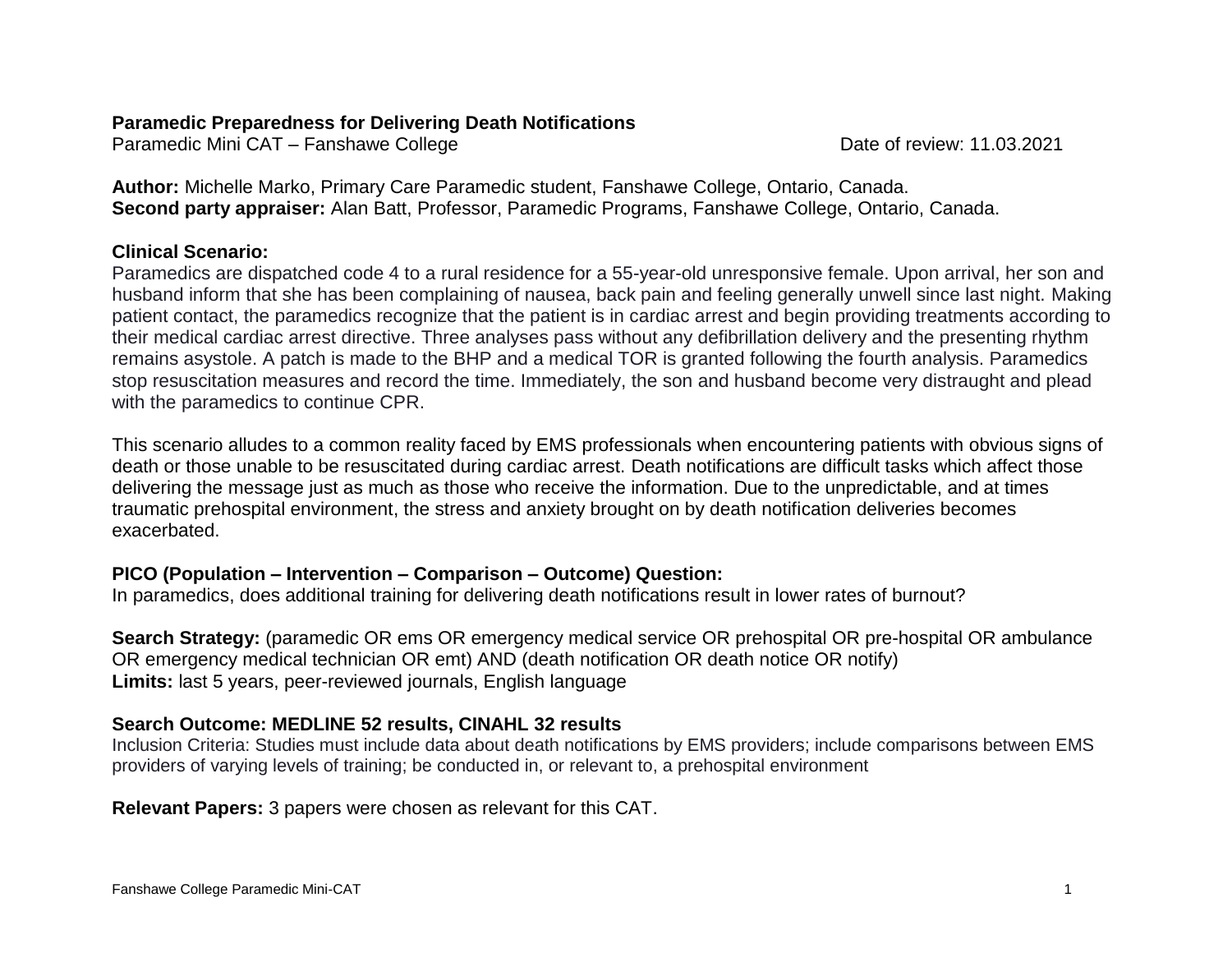| Author,                 | <b>Study design</b>                                                                                                                                                                                                                                                                                                                                                                                                                                                     | <b>Population</b>                                                                                                                                                                                                                                                                                        | Intervention &                                                                                                                                                                                                                                                                                                                                                                                                                                                                                                                                                                                                                                                                                                                                                                             | <b>Results</b>                                                                                                                                                                                                                                                                                                                                                                                                                                                                                                                                                                                                                                                                                                                                                                                                                                                                                                                                                                                                                                                                                                                                                                                                                                                                                                                                                                                                                                                                                                                                                                                                                                                                                                                               | <b>Strengths &amp;</b>                                                                                                                                                                                                                                                                                                                                                                                                                                                                                                                                                                                                                                                                                                  |
|-------------------------|-------------------------------------------------------------------------------------------------------------------------------------------------------------------------------------------------------------------------------------------------------------------------------------------------------------------------------------------------------------------------------------------------------------------------------------------------------------------------|----------------------------------------------------------------------------------------------------------------------------------------------------------------------------------------------------------------------------------------------------------------------------------------------------------|--------------------------------------------------------------------------------------------------------------------------------------------------------------------------------------------------------------------------------------------------------------------------------------------------------------------------------------------------------------------------------------------------------------------------------------------------------------------------------------------------------------------------------------------------------------------------------------------------------------------------------------------------------------------------------------------------------------------------------------------------------------------------------------------|----------------------------------------------------------------------------------------------------------------------------------------------------------------------------------------------------------------------------------------------------------------------------------------------------------------------------------------------------------------------------------------------------------------------------------------------------------------------------------------------------------------------------------------------------------------------------------------------------------------------------------------------------------------------------------------------------------------------------------------------------------------------------------------------------------------------------------------------------------------------------------------------------------------------------------------------------------------------------------------------------------------------------------------------------------------------------------------------------------------------------------------------------------------------------------------------------------------------------------------------------------------------------------------------------------------------------------------------------------------------------------------------------------------------------------------------------------------------------------------------------------------------------------------------------------------------------------------------------------------------------------------------------------------------------------------------------------------------------------------------|-------------------------------------------------------------------------------------------------------------------------------------------------------------------------------------------------------------------------------------------------------------------------------------------------------------------------------------------------------------------------------------------------------------------------------------------------------------------------------------------------------------------------------------------------------------------------------------------------------------------------------------------------------------------------------------------------------------------------|
| <b>Date</b>             | & LOE                                                                                                                                                                                                                                                                                                                                                                                                                                                                   |                                                                                                                                                                                                                                                                                                          | <b>Comparison</b>                                                                                                                                                                                                                                                                                                                                                                                                                                                                                                                                                                                                                                                                                                                                                                          |                                                                                                                                                                                                                                                                                                                                                                                                                                                                                                                                                                                                                                                                                                                                                                                                                                                                                                                                                                                                                                                                                                                                                                                                                                                                                                                                                                                                                                                                                                                                                                                                                                                                                                                                              | Weaknesses                                                                                                                                                                                                                                                                                                                                                                                                                                                                                                                                                                                                                                                                                                              |
| Campos et<br>al. (2020) | Retrospective<br>cohort study<br>(LOE <sub>2</sub> )<br>Electronic<br>survey<br>invitations were<br>delivered via<br>email to a<br>randomly<br>selected cohort<br>of 19330<br>individuals<br>across U.S.A.<br>This large<br>number was<br>based on an a<br>priori sample<br>size calculation;<br>due to an<br>expected low<br>response rate,<br>many surveys<br>were<br>administered to<br>ensure an<br>adequate<br>sample size for<br>a 95%<br>confidence<br>interval. | Respondents<br>totalled 1514<br>nationally<br>certified U.S.<br><b>EMS</b><br>professionals<br>with the<br>following<br>characteristics:<br>• Currently<br>practicing<br>• Non-military<br>• Certified at the<br><b>EMT</b> level or<br>higher<br>Those practicing<br>at the EMR level<br>were excluded. | Intervention:<br>No intervention.<br>Comparison:<br>Respondent data was<br>sorted based on<br>certification level, into<br>advanced life support<br>(ALS:<br>AEMT/paramedic) and<br>basic life support (BLS:<br>EMT). Characteristics<br>were compared<br>between ALS and BLS<br>respondents, including:<br>• Age, sex, minority<br>status<br>• Years of experience<br>• Type of agency or<br>service<br>• Community size<br>• Weekly call volume<br>• Adult death<br>notifications in the past<br>12 months<br>• Level of comfort or<br>preparedness in<br>delivering death<br>notifications<br>• Work-related burnout<br>• Death notification<br>training as part of their<br>initial EMS education<br>• Death notification<br>training as<br>ongoing/continuing<br><b>EMS</b> education | Demographics:<br>A greater proportion of ALS respondents<br>reported delivering a death notification<br>within the past 12 months compared to<br>BLS respondents (77% ALS vs 33% BLS,<br>p<0.001).<br>Death notification training:<br>About half of respondents reported<br>receiving training during their primary EMS<br>program, with no observed difference<br>between BLS and ALS respondents. More<br>ALS respondents reported receiving<br>ongoing training as part of their continuing<br>education than BLS respondents (44%<br>ALS vs 30% BLS, p<0.001).<br>Preparation/comfort in delivering death<br>notifications:<br>A greater number of both BLS and ALS<br>respondents reported feeling prepared to<br>deliver death notifications with prior<br>training, compared to BLS and ALS<br>respondents who did not receive training<br>(BLS: 68% trained vs 24% untrained,<br>p<0.001) (ALS: 87% trained vs 56%<br>untrained, p<0.001).<br><b>Work-related burnout:</b><br>More ALS respondents appeared to<br>experience work-related burnout than BLS<br>respondents (41% ALS vs 25% BLS,<br>p<0.001). As the number of death<br>notifications delivered within the past 12<br>months increased, the odds of work-<br>related burnout also increased, for both<br>BLS and ALS respondents. Among<br>respondents who delivered at least 1<br>death notification within the past 12<br>months, a significant reduction in odds of<br>burnout was associated with death<br>notification training in their continuing<br>education (aOR 0.71 (0.51-0.98)). Death<br>notification training received during a<br>primary EMS program was not associated<br>with a significant reduction in odds of<br>burnout (aOR 0.84 (0.62-1.16)). | Strengths:<br>(+) Good sample size<br>and a priori calculations<br>(+) Sent survey<br>invitations to a randomly<br>selected cohort, allowing<br>for a multitude of<br>demographics in the<br>respondents, throughout<br>all the United States<br>(+) Attempted to reduce<br>potential selection bias<br>by not including the study<br>topic in the email<br>invitation<br>(+) Used multivariable<br>logistic regression<br>modelling to adjust for<br>confounding variables<br><b>Weaknesses:</b><br>(-) Data collected relied<br>on the recall abilities of<br>respondents for the past<br>12 months - introduced<br>recall bias<br>(-) Survey invitations sent<br>out via email introduced<br>voluntary response bias |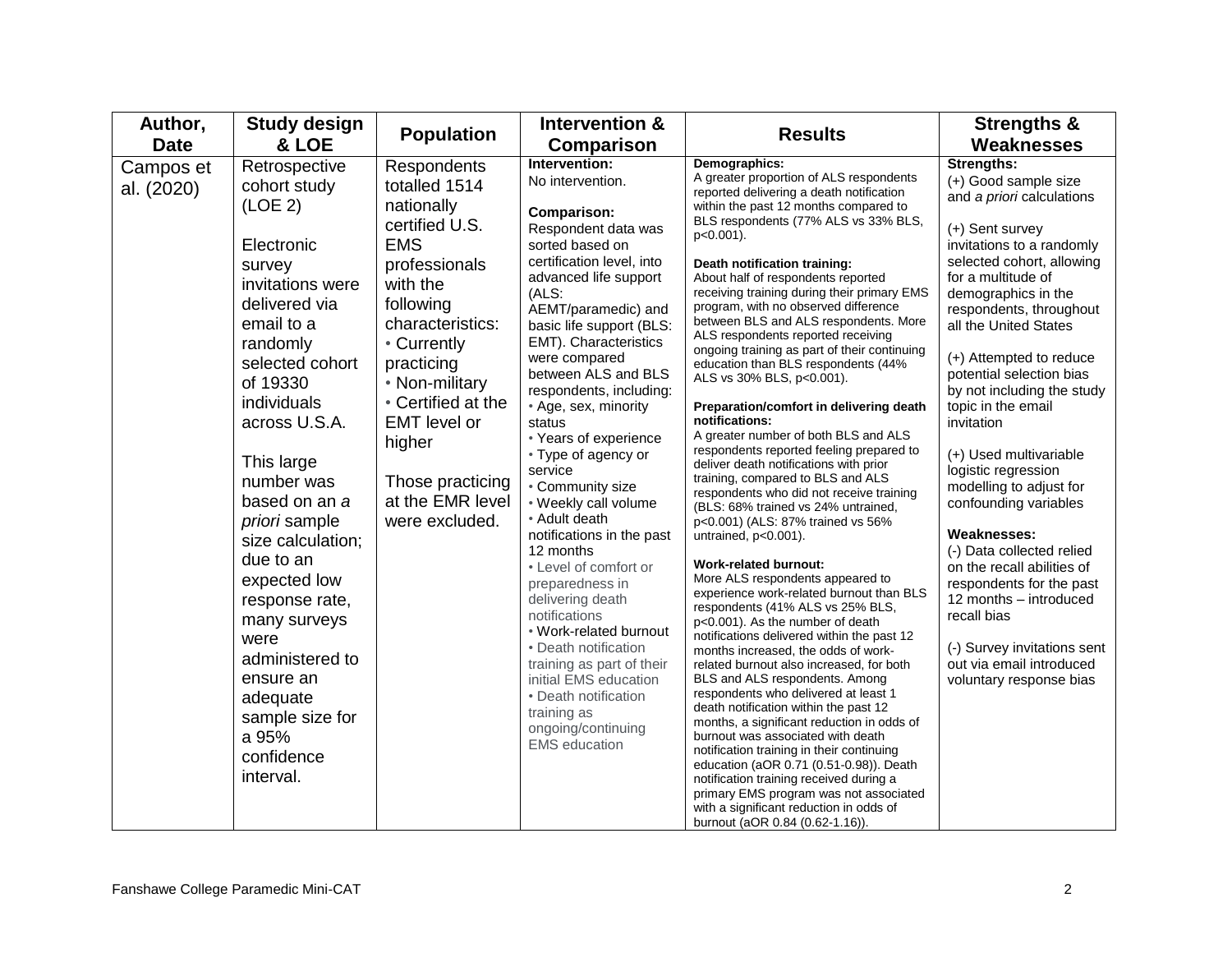| Author,<br><b>Date</b>      | <b>Study design</b><br>& LOE                                                                                                                                                                                                                                                                                                                                                                               | <b>Population</b>                                                                                                                                                                                                                                                           | Intervention &<br>Comparison                                              | <b>Results</b>                                                                                                                                                                                                                                                                                                                                                                                                                                                                                                                                                                                                                                                                                                                                                                           | <b>Strengths &amp;</b><br>Weaknesses                                                                                                                                                                                                                                                                                                                                                                                                                                                                                                                   |
|-----------------------------|------------------------------------------------------------------------------------------------------------------------------------------------------------------------------------------------------------------------------------------------------------------------------------------------------------------------------------------------------------------------------------------------------------|-----------------------------------------------------------------------------------------------------------------------------------------------------------------------------------------------------------------------------------------------------------------------------|---------------------------------------------------------------------------|------------------------------------------------------------------------------------------------------------------------------------------------------------------------------------------------------------------------------------------------------------------------------------------------------------------------------------------------------------------------------------------------------------------------------------------------------------------------------------------------------------------------------------------------------------------------------------------------------------------------------------------------------------------------------------------------------------------------------------------------------------------------------------------|--------------------------------------------------------------------------------------------------------------------------------------------------------------------------------------------------------------------------------------------------------------------------------------------------------------------------------------------------------------------------------------------------------------------------------------------------------------------------------------------------------------------------------------------------------|
| Mainds &<br>Jones<br>(2018) | Focus group<br>qualitative study<br>(LOE <sub>3</sub> )<br>Two focus groups<br>consisting of six<br>paramedics<br>recruited through<br>advertisements<br>sent out via the<br>ambulance<br>service internal<br>email system.<br>Each focus group<br>held two<br>consecutive 45<br>min semi-<br>structured<br>discussions on:<br>• Care of family<br>during<br>resuscitation<br>• Breaking bad<br>news (BBN) | Participants<br>totalled 12<br>paramedics from<br>the NHS<br>ambulance<br>service. Six male<br>and six female<br>participants were<br>present, 3 in each<br>focus group.<br>Participants<br>varied in level of<br>emergency<br>ambulance<br>experience, from<br>3-16 years. | Intervention:<br>No intervention.<br><b>Comparison:</b><br>No comparison. | Key themes during discussion:<br>In the focus groups, paramedics<br>generally agreed upon the<br>following ideas:<br>A preference for family<br>members remaining<br>outside the room during<br>resuscitation efforts<br>Using distractive tasks<br>$\bullet$<br>during resuscitation<br>efforts to manage the<br>family members<br>The use of 'warning shots'<br>$\bullet$<br>during resuscitation<br>efforts to prepare the<br>family for receiving bad<br>news<br>A lack of sufficient<br>$\bullet$<br>preparedness by their<br>initial EMS programs in<br>managing family<br>members during out-of-<br>hospital cardiac arrests<br>Ultimately learning how to<br>$\bullet$<br>manage family members<br>when delivering bad news<br>by observing their more<br>experienced colleagues | <b>Strengths:</b><br>(+) Anonymity of focus<br>group participants<br>(+) Good direct<br>responses of participants<br>embedded throughout.<br>Weaknesses:<br>(-) Only two focus groups<br>of 6 individuals were<br>assembled - not<br>representative of entire<br>target population.<br>(-) No collective<br>summaries/tables of<br>responses by participants<br>for the various topics<br>were included (i.e., # of<br>participants with a certain<br>response). This made the<br>article data appear<br>disorganized and was<br>difficult to analyze. |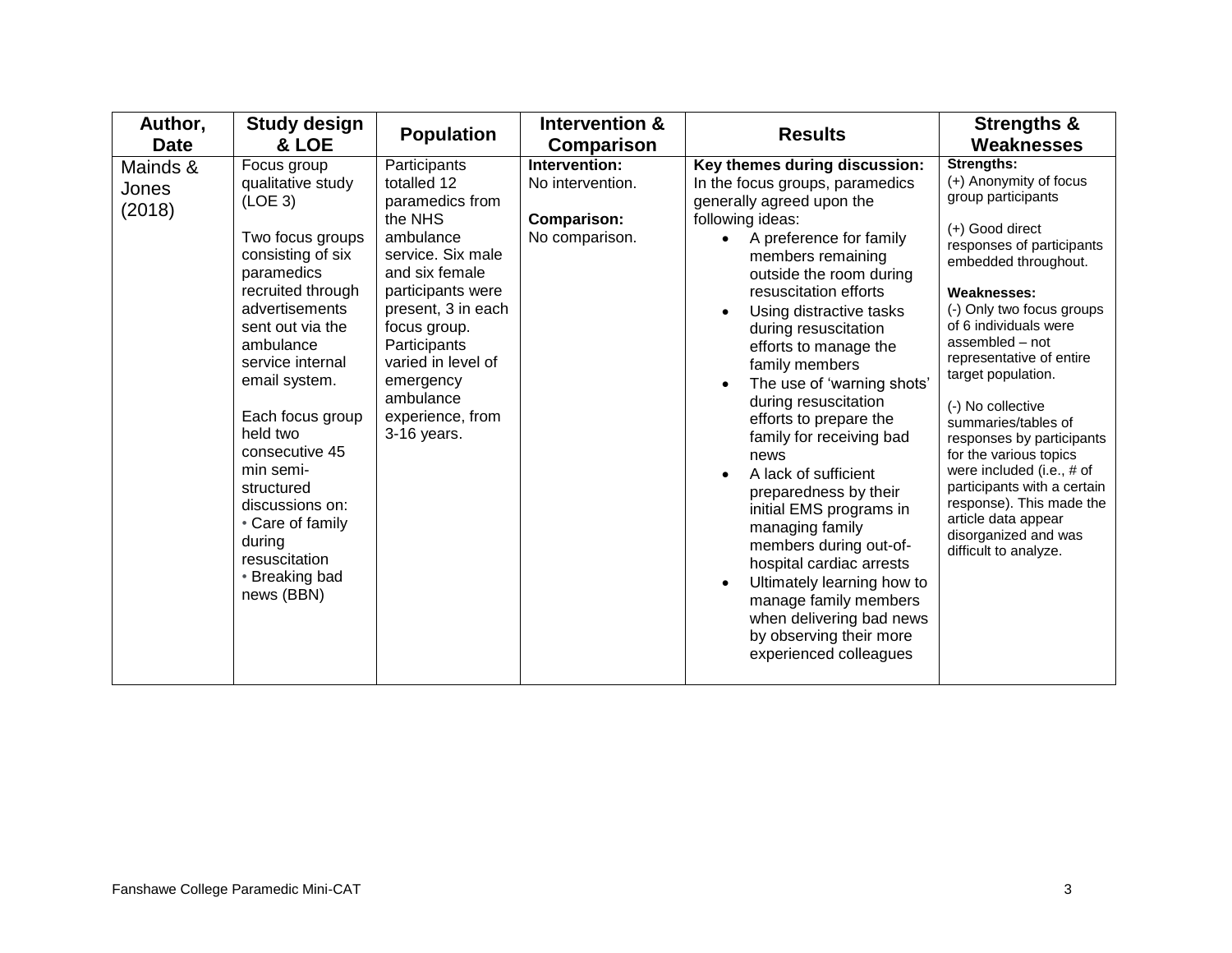| Author,<br><b>Date</b>   | <b>Study design</b><br>& LOE                                                                                                     | <b>Population</b>                                                                                                                                                             | Intervention &<br><b>Comparison</b>                                                                                                                                                                                                                                                                                                                                                                                                                                                                                                                                                                                                                                                                           | <b>Results</b>                                                                                                                                                                                                                                                                                                                                                                                                                                                                                                                                                                                                                                                                                                                                                                                                                                                                                                                                                                                                                                                                                                                                                                                                                                                                                                                                                                                                                                                                                                                                                                                                                                                                                 | <b>Strengths &amp;</b><br><b>Weaknesses</b>                                                                                                                                                                                                                                                                                                                                                                                                                                                                                                                      |
|--------------------------|----------------------------------------------------------------------------------------------------------------------------------|-------------------------------------------------------------------------------------------------------------------------------------------------------------------------------|---------------------------------------------------------------------------------------------------------------------------------------------------------------------------------------------------------------------------------------------------------------------------------------------------------------------------------------------------------------------------------------------------------------------------------------------------------------------------------------------------------------------------------------------------------------------------------------------------------------------------------------------------------------------------------------------------------------|------------------------------------------------------------------------------------------------------------------------------------------------------------------------------------------------------------------------------------------------------------------------------------------------------------------------------------------------------------------------------------------------------------------------------------------------------------------------------------------------------------------------------------------------------------------------------------------------------------------------------------------------------------------------------------------------------------------------------------------------------------------------------------------------------------------------------------------------------------------------------------------------------------------------------------------------------------------------------------------------------------------------------------------------------------------------------------------------------------------------------------------------------------------------------------------------------------------------------------------------------------------------------------------------------------------------------------------------------------------------------------------------------------------------------------------------------------------------------------------------------------------------------------------------------------------------------------------------------------------------------------------------------------------------------------------------|------------------------------------------------------------------------------------------------------------------------------------------------------------------------------------------------------------------------------------------------------------------------------------------------------------------------------------------------------------------------------------------------------------------------------------------------------------------------------------------------------------------------------------------------------------------|
| Tataris et al.<br>(2017) | Retrospective<br>cohort study<br>(LOE <sub>3</sub> )<br>Written surveys<br>were distributed<br>to 3500 Chicago<br>EMS providers. | Respondents<br>totalled 2309<br>Chicago EMS<br>providers and<br>included:<br>•firefighter/EMT-<br><b>Basic</b><br>•firefighter/EMT-<br>Paramedic<br>*Single role<br>paramedic | Intervention:<br>No intervention.<br>Comparison:<br>Respondent data was<br>arrayed into four<br>categories:<br>• EMS provider position<br>• Career experience<br>with OHCAs<br>• Career experience<br>with TORs<br>• Career experience<br>with delivering death<br>notifications<br>Across these four<br>groupings, respondent<br>data was compared by:<br>• how respondents felt<br>towards barriers to out-<br>of-hospital TORs<br>• if/how often<br>respondents<br>encountered various<br>barriers in death<br>notification delivery<br>As a collective whole,<br>respondent data also<br>outlined where EMS<br>providers had received<br>prior training, if any, on<br>delivering death<br>notifications. | Barriers to out-of-hospital TOR:<br>Scene safety, particularly the reaction of the<br>family in response to the TOR, was the most<br>reported safety concern by respondents<br>(68%). Notably, as the number of OCHAs or<br>TORs experienced in respondent's career<br>increased, the proportion of respondents<br>reporting feeling threatened by family<br>members also increased. As well, single role<br>paramedics were shown more likely to feel<br>threatened by family members than<br>firefighter/EMT-Bs.<br>Barriers to delivery of death notifications:<br>Across all EMS providers surveyed, the most<br>frequently reported barriers to death<br>notification delivery were:<br>• feelings of discomfort or threat from<br>possible family reactions (52%)<br>• inadequate training (39%)<br>• discomfort in delivering death notifications in<br>the field $(28%)$<br>Respondents with higher positions and<br>greater numbers of experienced OCHAs,<br>TORs, and death notification deliveries were<br>more likely to feel uncomfortable/threatened<br>from family response to death notifications.<br>Conversely, the same respondents were less<br>likely to feel uncomfortable/unprepared in<br>delivering death notifications.<br>Prior death notification training:<br>Multiple different methods of prior training on<br>delivering death notifications were reported<br>by respondents:<br>• fellow paramedics or on-the-job training<br>(37%)<br>• initial EMT or paramedic courses (25%)<br>• continuing education modules (22%)<br>• initial workplace orientation (13%)<br>· self-study (10%)<br>• courses on death disclosure (4%)<br>• no training/knowledge (36%) | Strengths:<br>(+) Good sample size for<br>the cohort studied<br><b>Weaknesses:</b><br>(-) Limiting the<br>respondent pool to EMS<br>providers in Chicago,<br>Illinois introduced<br>regional bias.<br>(-) Data collected relied<br>on the recall abilities of<br>respondents over the<br>course of their careers, of<br>which may vary greatly in<br>duration. This introduced<br>recall and chronological<br>biases.<br>(-) The notably high<br>response rate (66%) of<br>the survey may have<br>been a result of undue<br>influence (see comments<br>section). |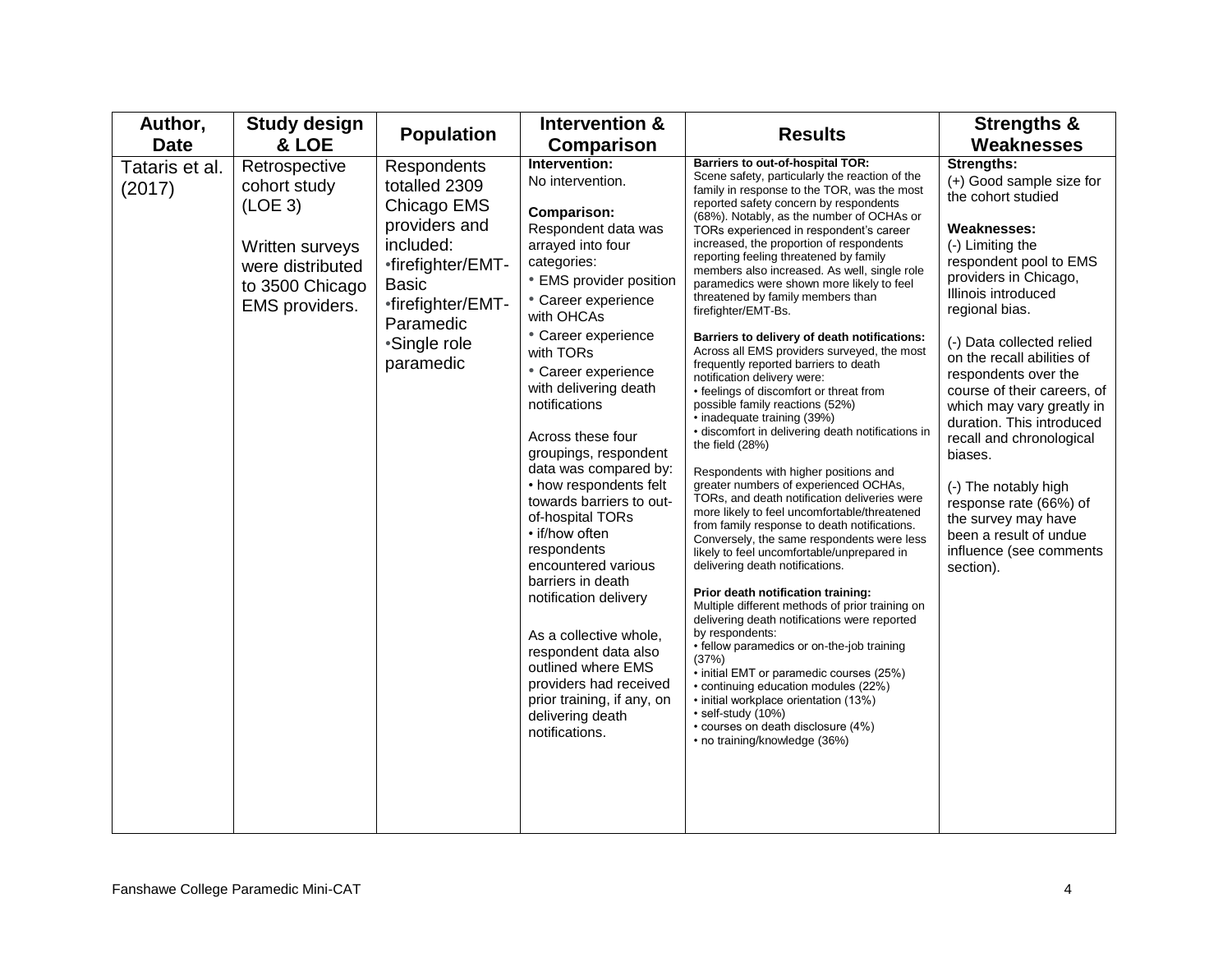### **Comments:**

There were limited studies directly involving paramedic training/preparedness in delivering death notifications and managing grieving family members in the prehospital environment. Of the articles in this review, only one took great care to adjust for confounding variables and regional bias. Notably, all the studies in this review were subject to recall bias.

In the Tataris et al. study, the notably high response rate (66%) of the survey raised my suspicions. After some investigation into the backgrounds of the authors, particularly one Pete Lazzara, it was revealed that Mr. Lazzara has held various positions in the Chicago Fire department from 1990 to 2019 (Danny Did Foundation, 2018). At the time of this study, he held the rank of Ambulance Commander (Danny Did Foundation, 2018). His high standing as Ambulance Commander may have caused undue influence in this study surveying Chicago EMS providers. According to the Government of Canada, undue influence in research occurs when "prospective participants are recruited by individuals in a position of authority" (Government of Canada, 2018). For instance, the Canadian government cites that ethical concerns in research can arise when "commanding officers" recruit their soldiers as participants. In the Tataris et al. study, the study's respondents—who are Chicago EMS—may have been recruited by Ambulance Commander Mr. Lazzara. Thus, undue influence may have been brought into the study due to the Chicago EMS staff feeling professional pressure to oblige their Ambulance Commander, which explains the high response rate. If this is the case, then consent to participate could not have been given voluntarily, and undue influence jeopardizes the reliability of the evidence since the participants did not answer freely (Government of Canada, 2018).

## **Clinical bottom line:**

There were limited studies directly involving paramedic training/preparedness in delivering death notifications and managing grieving family members in the prehospital environment. Ultimately, greater unpreparedness/lack of training in delivery of death notifications was shown to increase the risk of burnout among EMS providers. The consensus among paramedics is that they received inadequate training for delivering death notifications in their initial EMS schooling. Existing data affirms that paramedics benefit greatly from ongoing education and training. However, more research is needed to determine the best methods to manage a grieving family or deliver a death notification in the prehospital environment, such that the psychological burden felt by EMS providers is minimized.